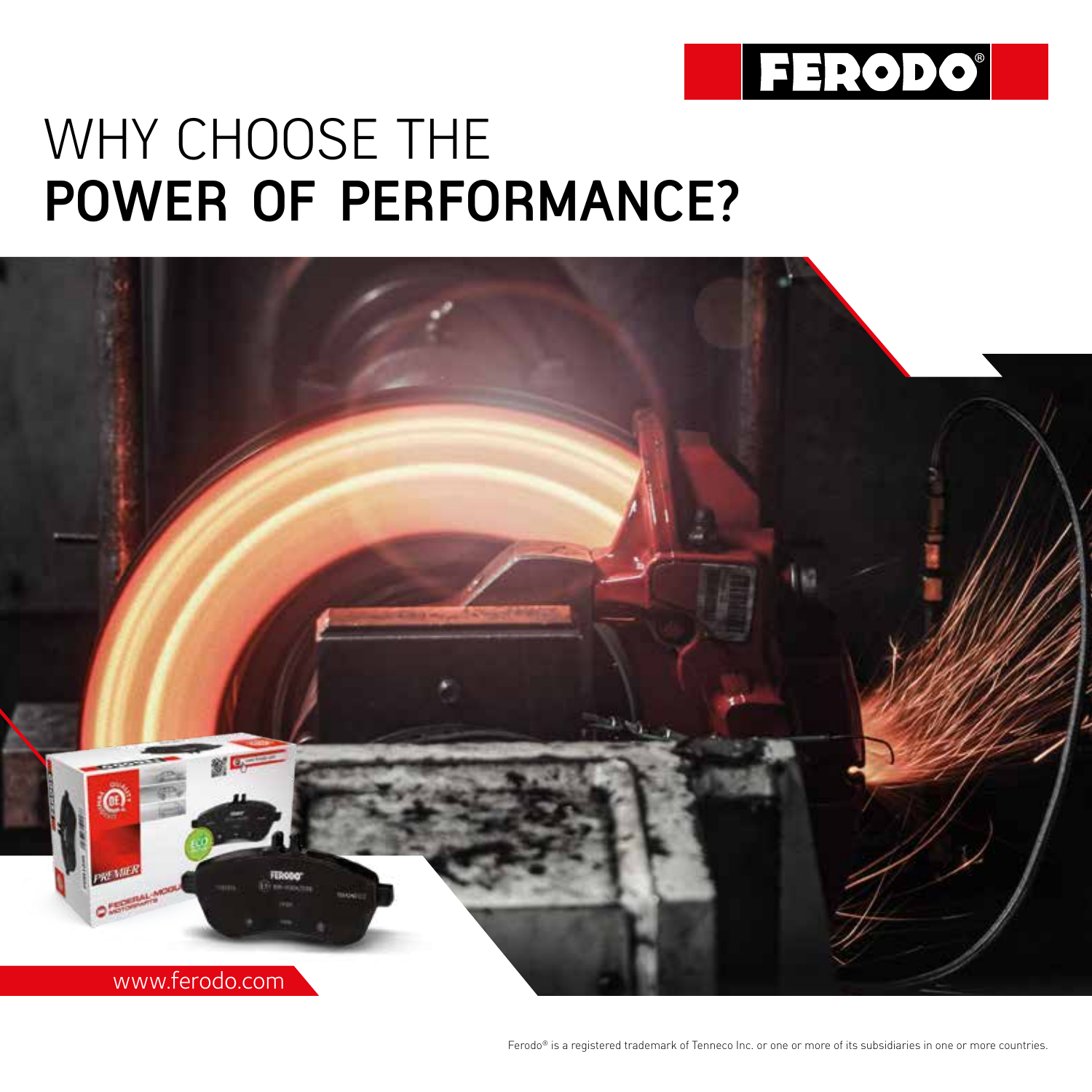

# **FERODO®** , TOP LEAGUE PLAYER IN BRAKING PARTS

At Ferodo®, we continuously expand our offer to maintain outstanding coverage for the aftermarket. Developing our top-of-the-range brake pads & discs always start with on-track testing. Because in the end, it's your experience behind the wheel that matters the most.

> **ECO-FRICTION® Brake Pads & Discs** do not only match with OE standards, **Ferodo's stopping power, consistency, buildquality and comfort tops major aftermarket competitor parts on the LV market.**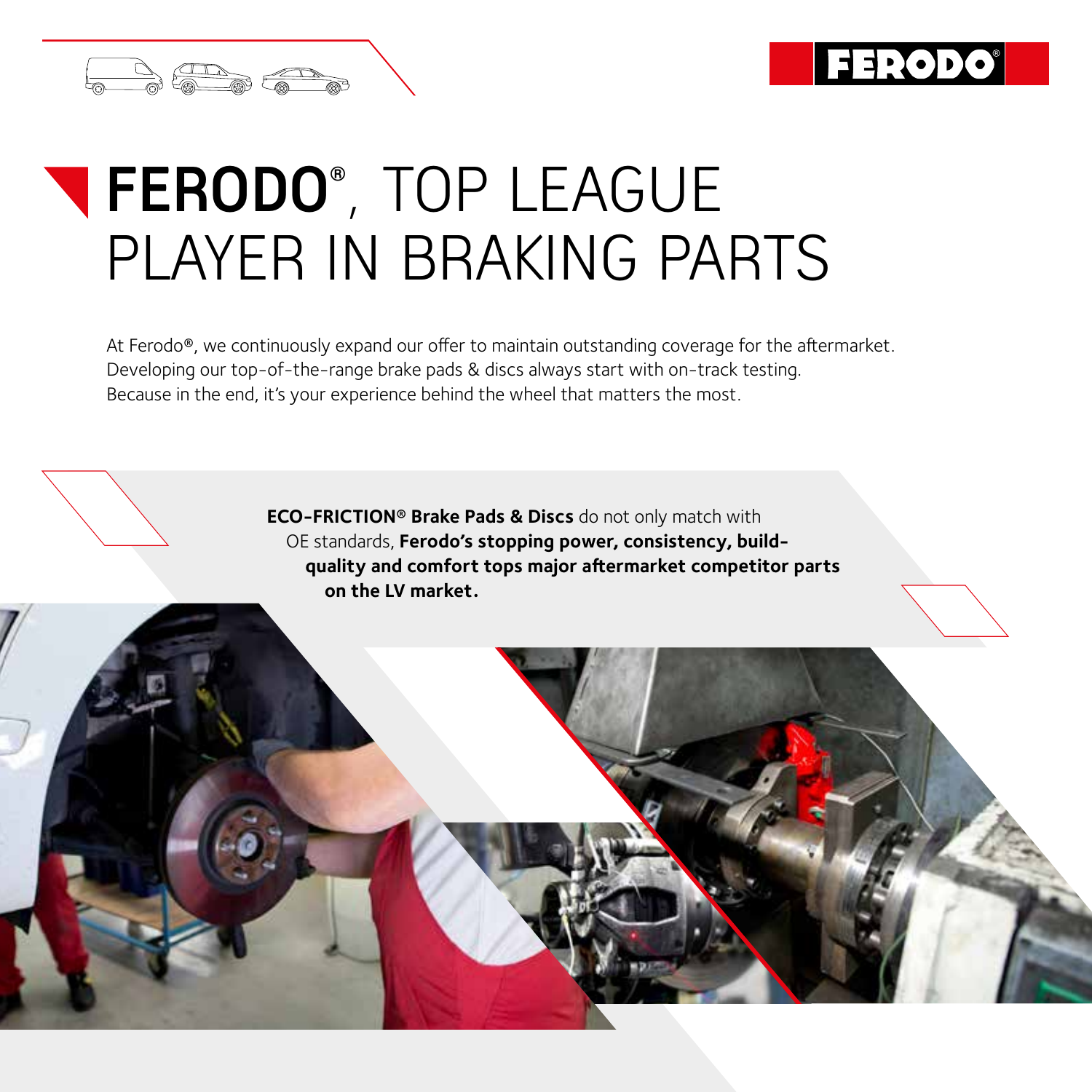

# ECO-FRICTION® VS. TOP BRAKE PAD PLAYERS

To see how Ferodo's **ECO-FRICTION® Brake Pads & Discs** compare to other aftermarket brake part producers, we have run a **series of intensive Dyno and Vehicle Tests** to simulate even the **most demanding real-life situations.** Test subject is the Ford C1 for all competitors.

# **4** REASONS FERODO® BRAKE PADS & DISCS ARE GAME-CHANGERS



**Reliable performance in dry & wet weather conditions Comfort. Noise. Feel.**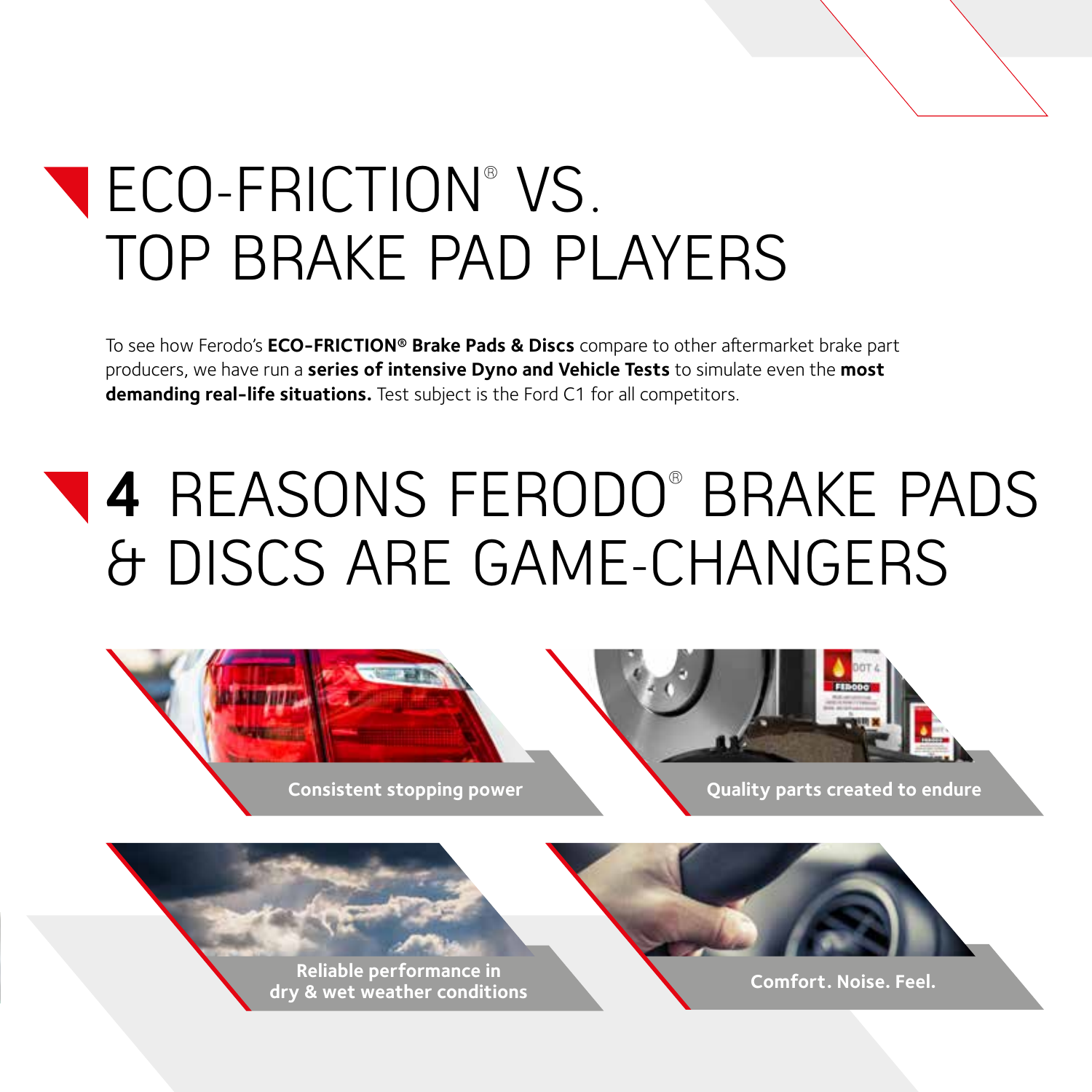#### COUNT ON **CONSISTENT STOPPING POWER**



Consistency is key. To keep control, and to be one step ahead of whatever's in front of you. Test results show that ECO-FRICTION® Brake Pads not only provide powerful stopping power, their performance remained stable throughout all situations, from varying speed settings to extreme temperatures.

Tests are conducted in Federal-Mogul Motorparts Chapel, UK and Barcelona, Spain test centers. Test results available upon request. (info@fmmotorparts.com)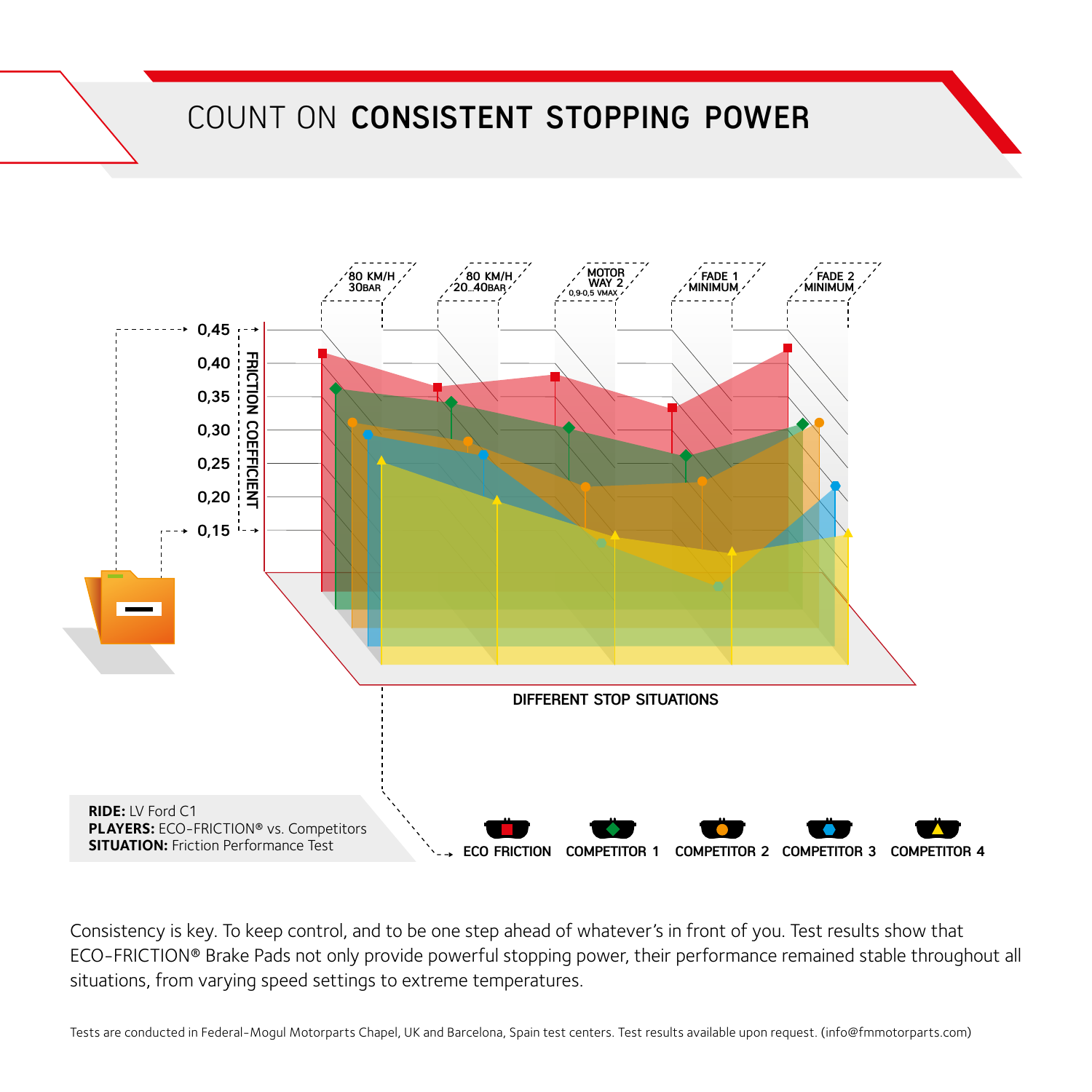#### **EXCELLENT STOPPING POWER** IN DRY & WET WEATHER CONDITIONS



Knowing how your car handles in challenging weather conditions significantly impacts your safety. That's why brake parts need to perform similarly in dry & wet circumstances. ECO-FRICTION® Brake Pads simply excel when it comes to limiting deviation in behaviour.

Bedded dry: Test speed 80 km/h - 0 km/h with constant 30 bar stops.

Soak wet: 10-minute wet soak, average 6 stops. Front brakes only. Tests are conducted in Federal-Mogul Motorparts Chapel, UK and Barcelona, Spain test centers. Test results available upon request. (info@fmmotorparts.com)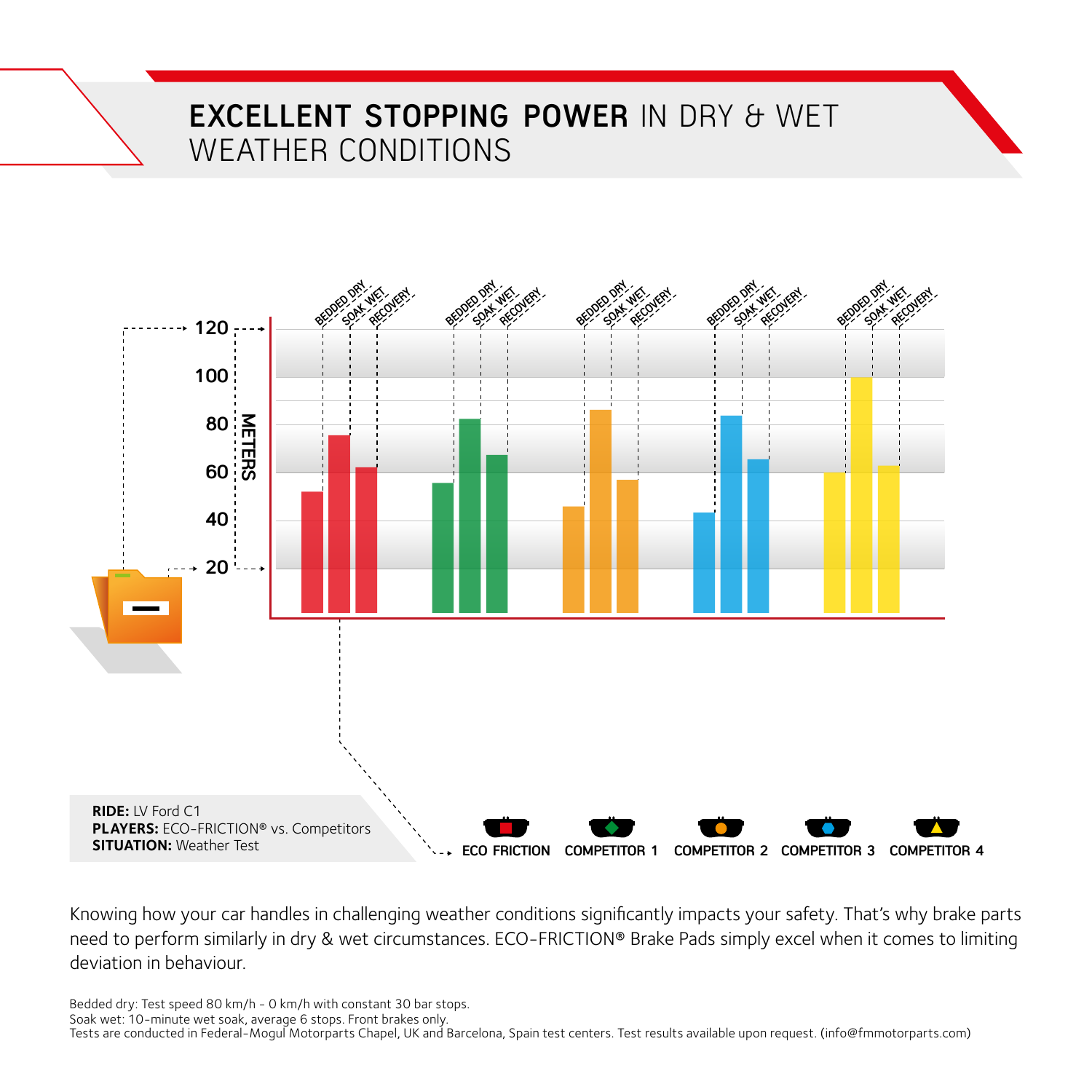#### DON'T LET USAGE **WEAR YOU DOWN**



Quality parts are created to endure. Their lifespan is what makes them reliable over extended periods of time. Dyno testing showed that ECO-FRICTION® Brake Pads & Discs have a longer life expectancy.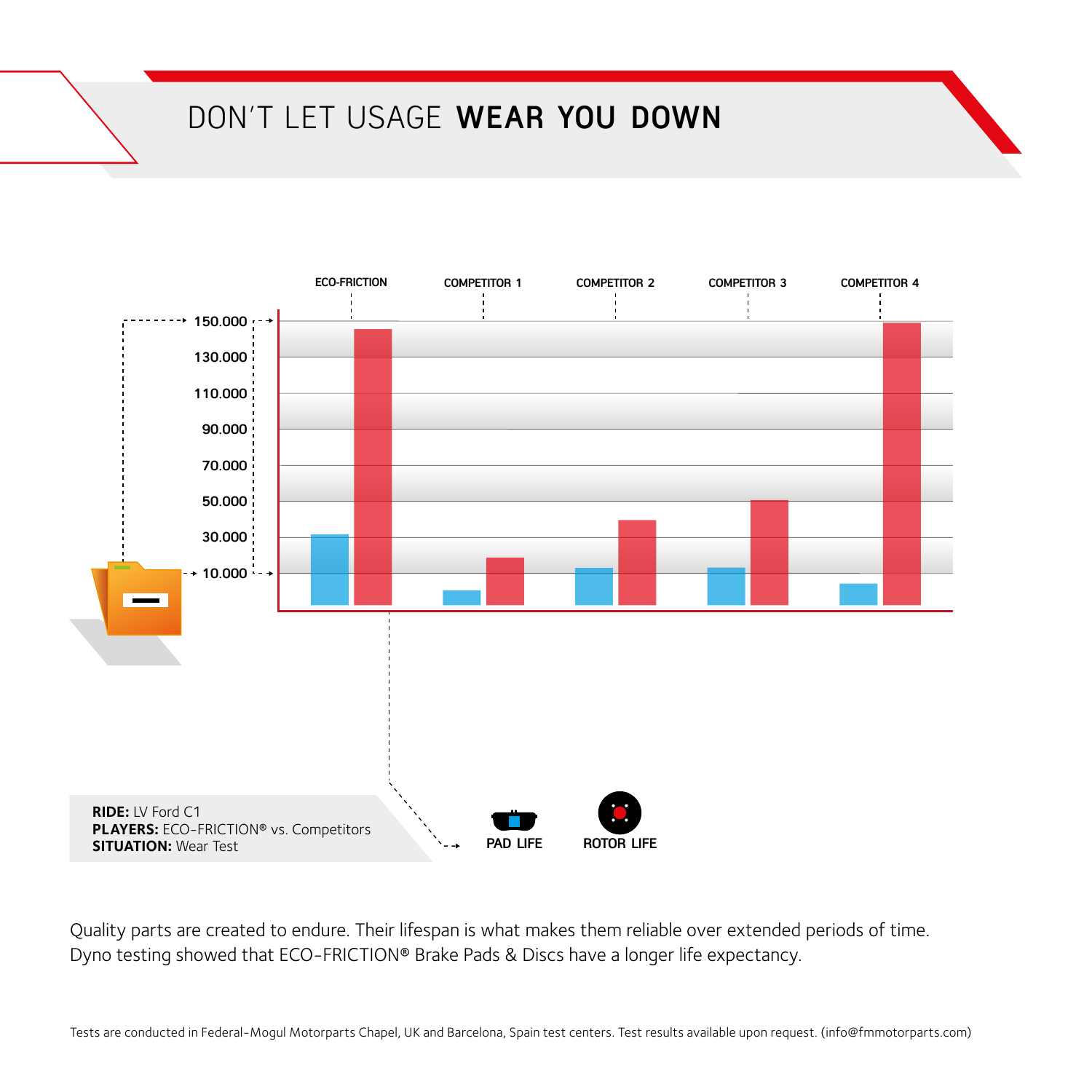#### **COMFORT. NOISE. FEEL.**



VER-ratings prove how specific parts perform under rigorous OE standards. All results are scores on a 10-point scale.

Tests are conducted in Federal-Mogul Motorparts Chapel, UK and Barcelona, Spain test centers. Test results available upon request. (info@fmmotorparts.com)